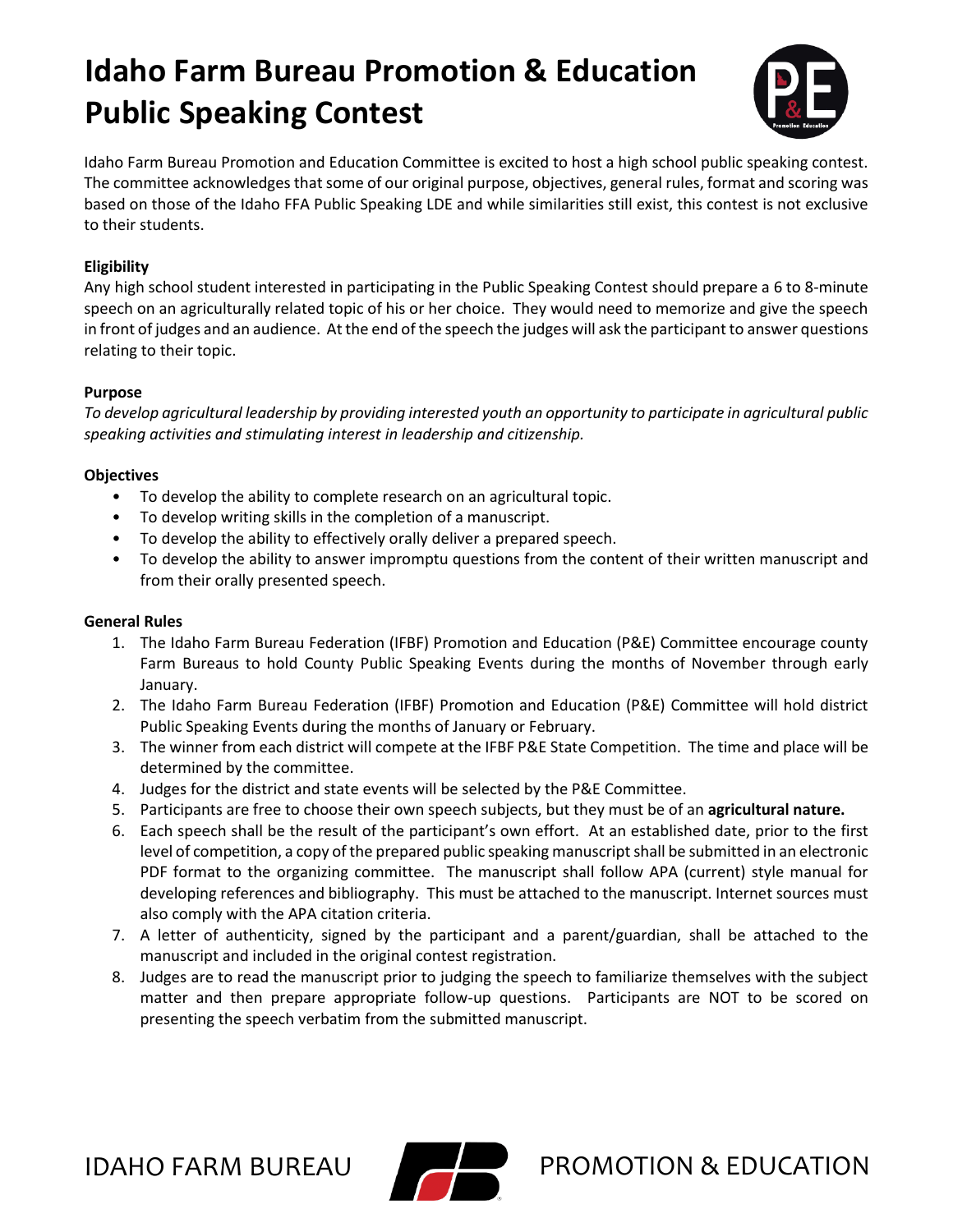# **Idaho Farm Bureau Promotion & Education Public Speaking Contest**



#### **Format and Scoring**

- 1. Each speech shall be a minimum of six minutes in length and a maximum of eight minutes.
- 2. Deductions of one point per second will be made from the total judges score for speeches fewer than five minutes and 50 seconds or over eight minutes and 10 seconds in length. (To prevent being penalized, a participant must speak over six minutes and under eight minutes).
- 3. Judges will ask the questions.
- 4. Questions shall pertain directly to the speaker's subject. Questions containing two or more parts should be avoided.
- 5. Each judge will rank the participants and the event coordinator will tally the ranks. The lowest rank will be declared the winner.
- 6. Manuscripts will be provided to all presentation judges prior to the event for reference and question writing.
- 7. Tiebreakers Ties will be broken based on the greatest number of low ranks. The participant's low ranks will be counted and the participant with the greatest number of low ranks will be declared the winner. If a tie still exists, then the event superintendent will rank the participant's response to questions. The participant with the greatest number of low ranks from the response to question will be declared the winner. If a tie still exists, then the participant's raw scores will be totaled. The participant with the greatest total of raw points will be declared the winner.

#### **Awards**

District Awards are as follows:

| 1 <sup>st</sup> | \$250 |
|-----------------|-------|
| 2 <sub>nd</sub> | \$100 |
| 3 <sup>rd</sup> | \$50  |
| 4 <sup>th</sup> | \$25  |

State Awards are as follows:

| 1 <sup>st</sup> | \$500 |
|-----------------|-------|
| 2 <sub>nd</sub> | \$200 |
| 3 <sup>rd</sup> | \$100 |
| 4 <sup>th</sup> | \$50  |



IDAHO FARM BUREAU  $\blacksquare$  PROMOTION & EDUCATION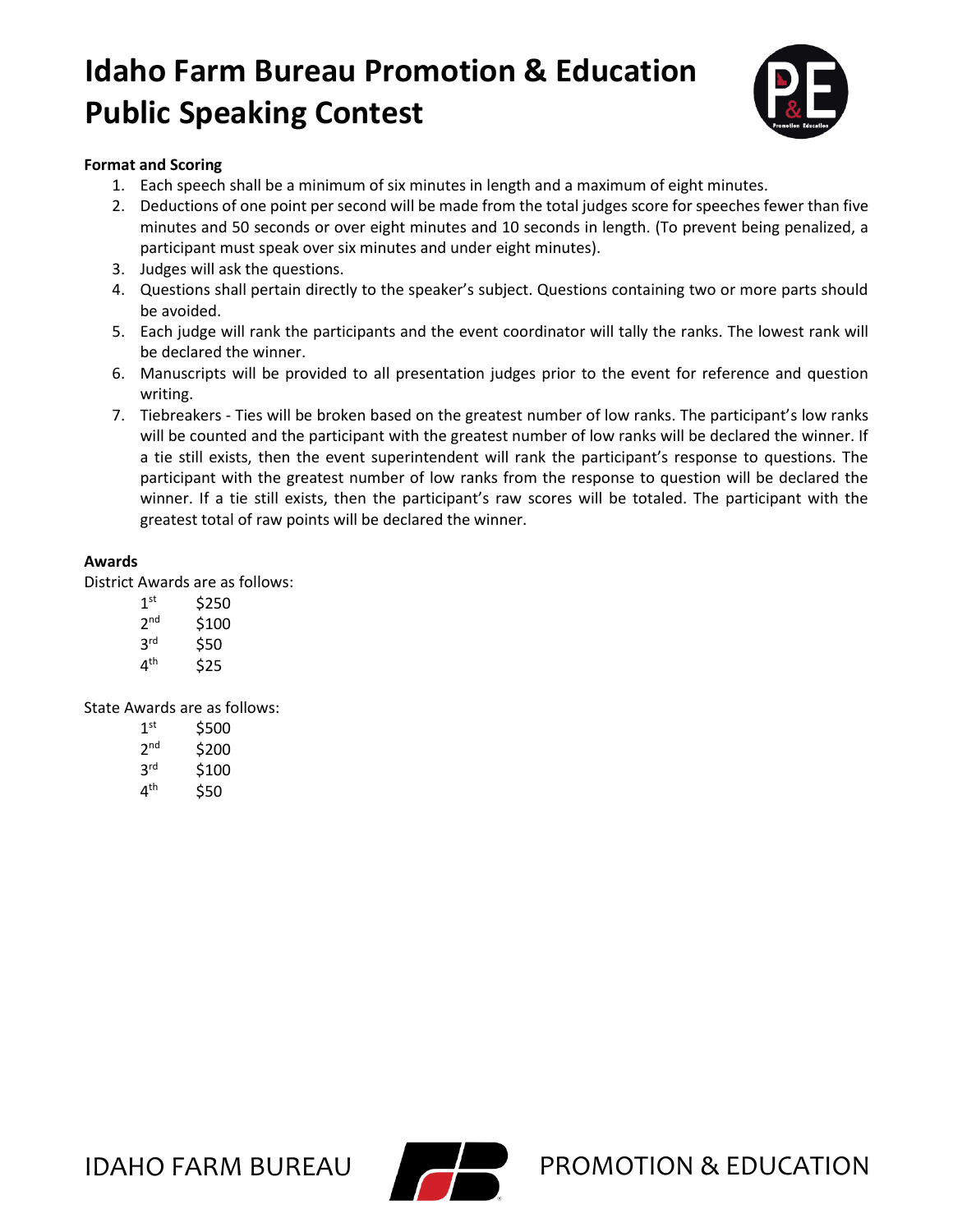# **Idaho Farm Bureau Promotion & Education Public Speaking Contest**



## **Registration and Letter of Authenticity**

| School | FFA | 4-H |  |
|--------|-----|-----|--|

This speech is a result of my own effort. I have compiled all of the information and have done all of the research contained in this speech and have appropriately documented each source used within this manuscript.

Participant Signature

Date

Parent/Guardian Signature

Date



IDAHO FARM BUREAU  $\blacksquare$  PROMOTION & EDUCATION